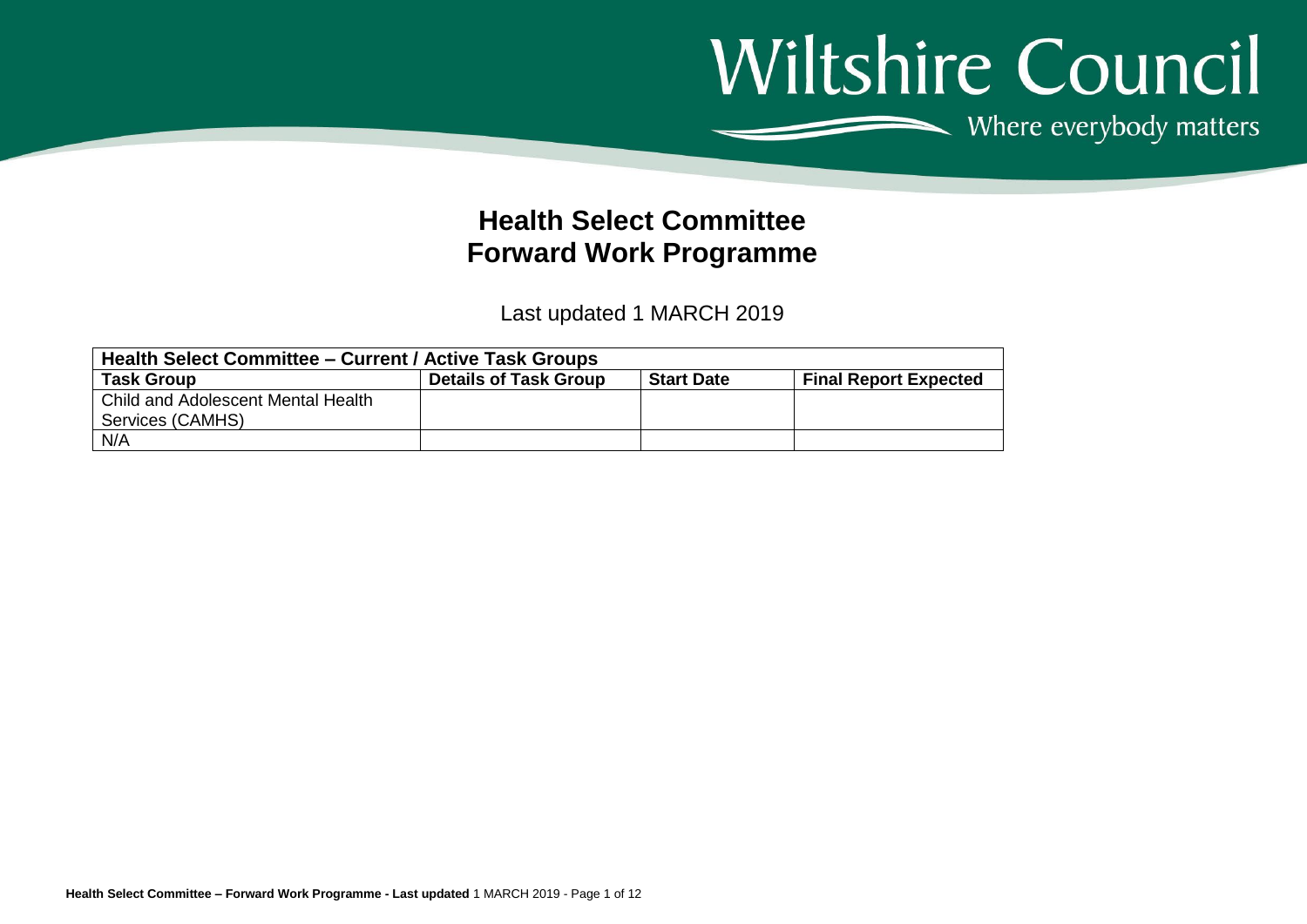| <b>Health Select Committee - Forward Work Programme</b> |                                                                                                               |                                                                                                                                                                                                                                                                                                                                                                                                           | Last updated 1 MARCH 2019                                                      |                                                                                                     |                                        |
|---------------------------------------------------------|---------------------------------------------------------------------------------------------------------------|-----------------------------------------------------------------------------------------------------------------------------------------------------------------------------------------------------------------------------------------------------------------------------------------------------------------------------------------------------------------------------------------------------------|--------------------------------------------------------------------------------|-----------------------------------------------------------------------------------------------------|----------------------------------------|
| <b>Meeting Date</b>                                     | <b>Item</b>                                                                                                   | <b>Details / Purpose of Report</b>                                                                                                                                                                                                                                                                                                                                                                        | <b>Associate</b><br><b>Director</b>                                            | <b>Responsible</b><br><b>Cabinet Member</b>                                                         | <b>Report Author</b><br>/ Lead Officer |
| 30 Apr 2019                                             | Better Care Plan and<br>Delayed Transfers of<br>Care - post winter<br>update                                  | An update on the Better Care Plan<br>and Delayed Transfers of Care after<br>winter 2018, including Allocation of<br>better care fund. As agreed at the 24<br>April 2018 meeting.                                                                                                                                                                                                                          |                                                                                | <b>Cabinet Member</b><br>for Adult Social<br>Care, Public<br><b>Health and Public</b><br>Protection |                                        |
| 30 Apr 2019                                             | Chairman's<br>announcement - LGA -<br>Green paper on care and<br>support for older people                     |                                                                                                                                                                                                                                                                                                                                                                                                           |                                                                                |                                                                                                     | Marie Gondlach                         |
| 30 Apr 2019                                             | Chairman's<br>announcement - Public<br>Health - Annual report to<br>Secretary of State                        | Chairman's announcement - update<br>on release of the film.                                                                                                                                                                                                                                                                                                                                               | Tracy<br><b>Daszkiewicz</b><br>(Director - Public<br>Health and<br>Protection) | <b>Cabinet Member</b><br>for Adult Social<br>Care, Public<br><b>Health and Public</b><br>Protection |                                        |
| 30 Apr 2019                                             | Chairman's<br>announcement - Sexual<br><b>Health and Blood Borne</b><br>Virus Strategy 2017-<br>2020 - update | Following resolution at the Health<br>Select Committee on 6 March 2018<br>to receive a one-year-on update on<br>the implementation of the strategy,<br>especially progress achieved on the<br>Strategic Aims (Prevention,<br>Diagnosis and Treatment) and the<br>measuring of their stated outcomes.<br>The committee had recommended<br>that the actions in the Strategy follow<br>the SMART principles. |                                                                                | <b>Cabinet Member</b><br>for Adult Social<br>Care, Public<br><b>Health and Public</b><br>Protection | Steve Maddern                          |
| 30 Apr 2019                                             | Citizen's Panel                                                                                               | To receive information on the<br>developing 'Citizen's Panel'                                                                                                                                                                                                                                                                                                                                             |                                                                                |                                                                                                     | CCG - Sarah<br>MacLennan               |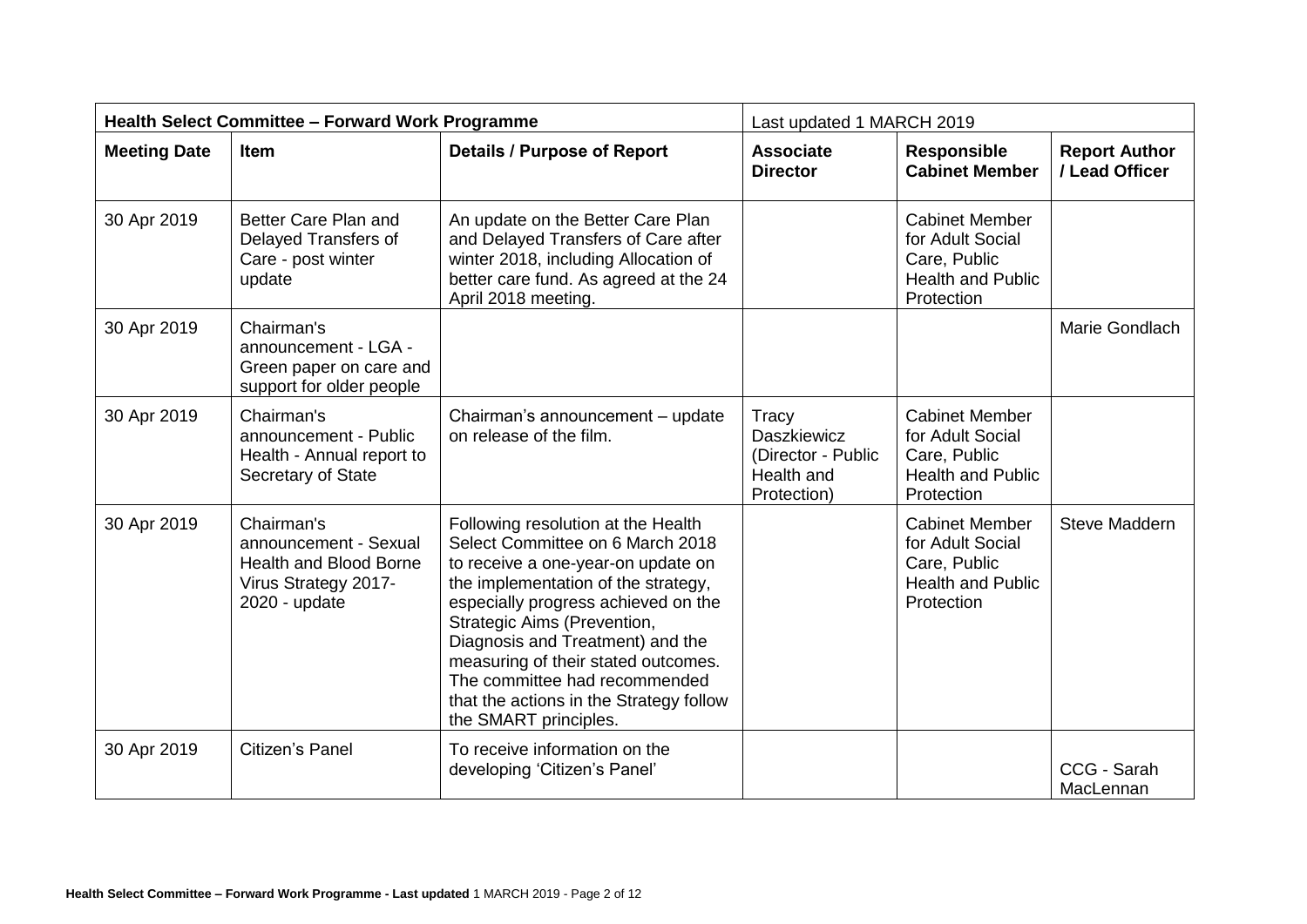| <b>Health Select Committee - Forward Work Programme</b> |                                                              |                                                                                                                                                                                                                                                                                                                                                                                                                                          | Last updated 1 MARCH 2019           |                                             |                                                                                                                                   |
|---------------------------------------------------------|--------------------------------------------------------------|------------------------------------------------------------------------------------------------------------------------------------------------------------------------------------------------------------------------------------------------------------------------------------------------------------------------------------------------------------------------------------------------------------------------------------------|-------------------------------------|---------------------------------------------|-----------------------------------------------------------------------------------------------------------------------------------|
| <b>Meeting Date</b>                                     | <b>Item</b>                                                  | Details / purpose of report                                                                                                                                                                                                                                                                                                                                                                                                              | <b>Associate</b><br><b>Director</b> | <b>Responsible</b><br><b>Cabinet Member</b> | <b>Report Author</b><br>/ Lead Officer                                                                                            |
| 30 Apr 2019                                             | Integrated urgent care<br>mobilisation programme<br>- update | At its 11 July 2018 meeting the<br>committee resolved to receive an<br>update in 6 months time.                                                                                                                                                                                                                                                                                                                                          |                                     |                                             | Jo Cullen<br>Director of<br>Primary and<br>Urgent Care,<br><b>Group Director</b><br><b>West Wiltshire</b><br><b>Wiltshire CCG</b> |
| 30 Apr 2019                                             | Places of safety - user<br>feedback update                   | It was agreed at the 5 March 2019<br>meeting that the committee would<br>receive the analysis of the feedback<br>on the impact the temporary closure<br>was having on the populations of<br>Swindon and Wiltshire and<br>individuals using the service at the<br>earliest opportunity.<br>The report is pending release by<br>NHS England - until then it will be<br>included in the FWP for the next<br>meeting (then can be deferred). |                                     |                                             | <b>AWP</b>                                                                                                                        |
| 30 Apr 2019                                             | <b>Primary Care Networks</b>                                 | To receive information on the<br>development of Primary Care<br><b>Networks</b>                                                                                                                                                                                                                                                                                                                                                          |                                     |                                             | CCG - Sarah<br>MacLennan                                                                                                          |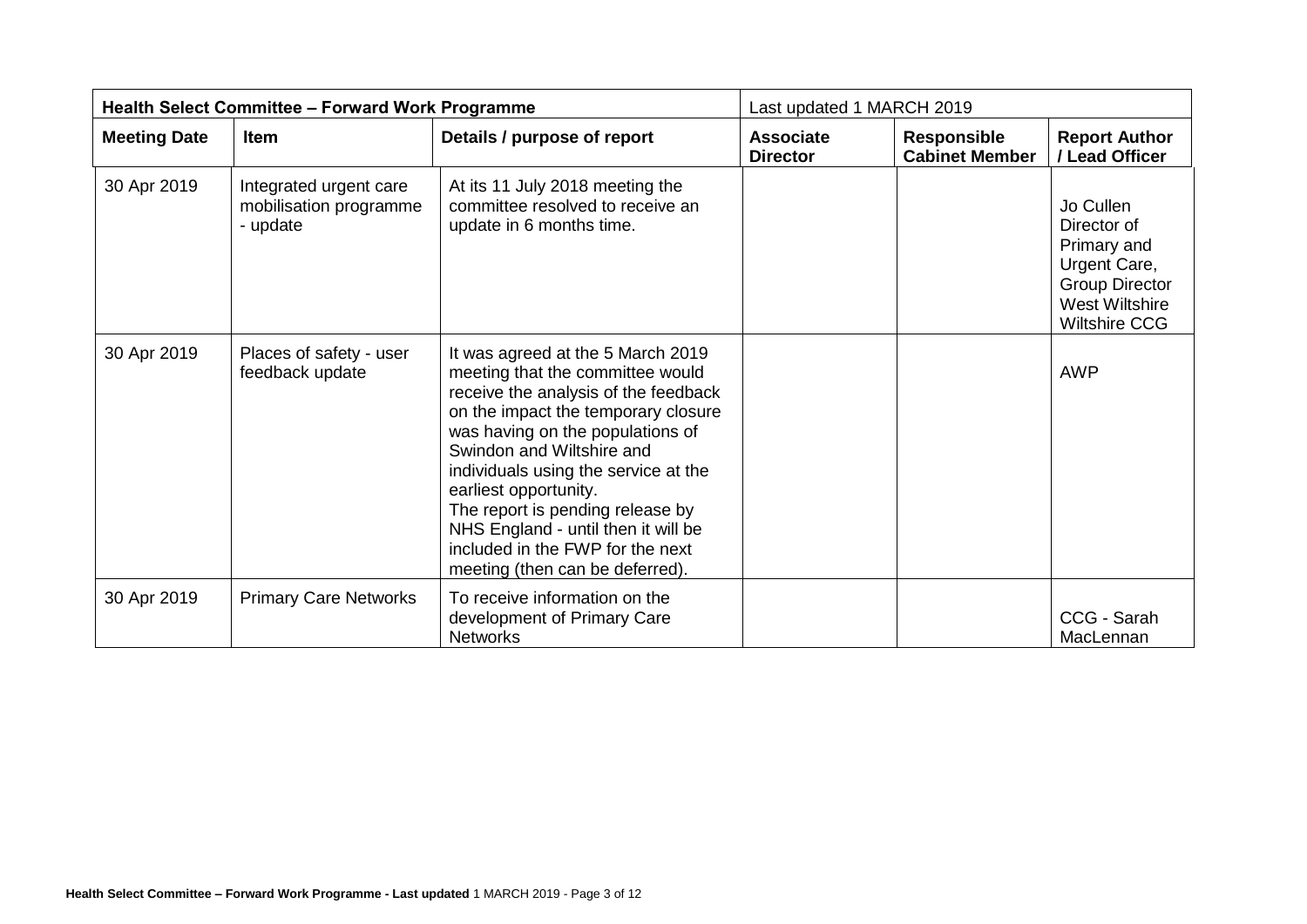| <b>Health Select Committee - Forward Work Programme</b> |                                                                |                                                                                                                                                                                                                                                                                                                                                                                                                                                                                                                                                                              | Last updated 1 MARCH 2019           |                                                                                                     |                                        |
|---------------------------------------------------------|----------------------------------------------------------------|------------------------------------------------------------------------------------------------------------------------------------------------------------------------------------------------------------------------------------------------------------------------------------------------------------------------------------------------------------------------------------------------------------------------------------------------------------------------------------------------------------------------------------------------------------------------------|-------------------------------------|-----------------------------------------------------------------------------------------------------|----------------------------------------|
| <b>Meeting Date</b>                                     | Item                                                           | Details / purpose of report                                                                                                                                                                                                                                                                                                                                                                                                                                                                                                                                                  | <b>Associate</b><br><b>Director</b> | <b>Responsible</b><br><b>Cabinet Member</b>                                                         | <b>Report Author</b><br>/ Lead Officer |
| 30 Apr 2019                                             | SWAST performance<br>update                                    | It was agreed at the 5 March 2019<br>meeting that the committee would<br>invite SWAST to present to the HSC<br>on 30 April on the following:<br>a. Progress to date and planned<br>activities in the Trust's estate review<br>- including outcomes of the 2015/16<br>audit focusing on impact on Wiltshire,<br>including Amesbury ambulance<br>station.<br>b. Update on service delivery in<br>terms of performance, projects and<br>activity (last received in September<br>2017), including work planned for<br>2019/20<br>c. Response times, especially in rural<br>areas |                                     |                                                                                                     |                                        |
| 25 Jun 2019                                             | <b>Adult Social Care</b><br>transformation - Phase 2<br>update | To receive an update on the<br>implementation of Phase 2 of the<br>ASC transformation programme<br>(including aim, progress to date,<br>planned work).                                                                                                                                                                                                                                                                                                                                                                                                                       |                                     | <b>Cabinet Member</b><br>for Adult Social<br>Care, Public<br><b>Health and Public</b><br>Protection |                                        |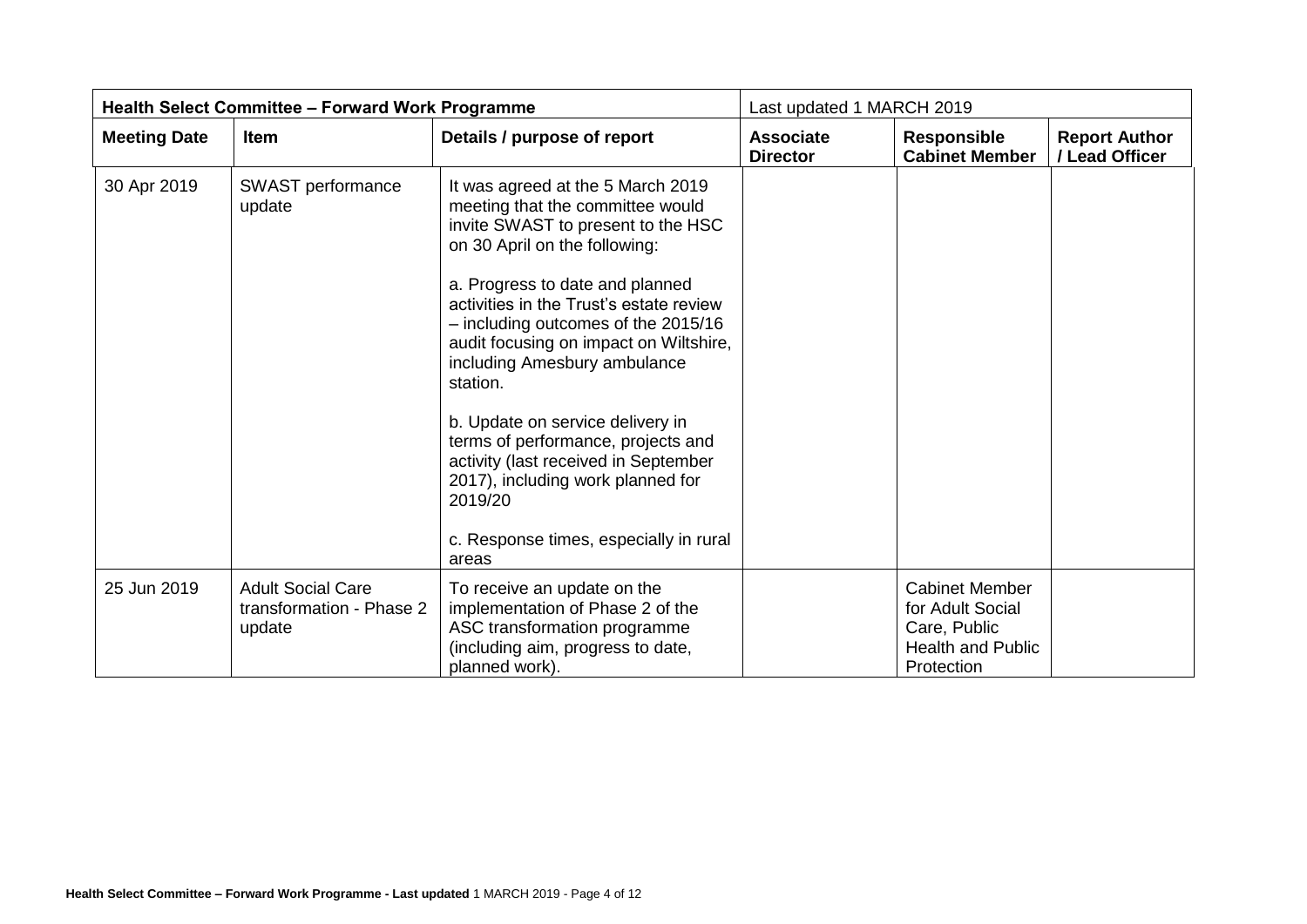| <b>Health Select Committee - Forward Work Programme</b> |                                                                                            |                                                                                                                                                                                                                                                                                                                                                                                                                                                                                               | Last updated 1 MARCH 2019           |                                                                                                     |                                                                                                                                                                       |
|---------------------------------------------------------|--------------------------------------------------------------------------------------------|-----------------------------------------------------------------------------------------------------------------------------------------------------------------------------------------------------------------------------------------------------------------------------------------------------------------------------------------------------------------------------------------------------------------------------------------------------------------------------------------------|-------------------------------------|-----------------------------------------------------------------------------------------------------|-----------------------------------------------------------------------------------------------------------------------------------------------------------------------|
| <b>Meeting Date</b>                                     | <b>Item</b>                                                                                | Details / purpose of report                                                                                                                                                                                                                                                                                                                                                                                                                                                                   | <b>Associate</b><br><b>Director</b> | <b>Responsible</b><br><b>Cabinet Member</b>                                                         | <b>Report Author</b><br>/ Lead Officer                                                                                                                                |
| 25 Jun 2019                                             | <b>AWP Transformation</b><br>Programme - 12 months<br>update                               | It was agreed at the 11 July 2018<br>HSC meeting to receive an update in<br>12 months' time on the AWP<br>transformation programme.                                                                                                                                                                                                                                                                                                                                                           |                                     |                                                                                                     | Nicola Hazle,<br><b>Clinical Director</b><br>for BANES,<br>Swindon and<br>Wiltshire, Avon<br>and Wiltshire<br><b>Mental Health</b><br>Partnership<br><b>NHS Trust</b> |
| 25 Jun 2019                                             | Chairman's<br>Announcement - Age UK<br>- Home from Hospital<br>scheme - one year<br>update | Following resolution at the Health<br>Select Committee on 6 March 2018<br>to receive a one-year-on update on<br>the Age UK Home from Hospital<br>scheme, including performance<br>indicators / confirmation that the<br>specification and performance<br>outcomes are being met.                                                                                                                                                                                                              |                                     | <b>Cabinet Member</b><br>for Adult Social<br>Care, Public<br><b>Health and Public</b><br>Protection | Sue Geary                                                                                                                                                             |
| 25 Jun 2019                                             | Forward Work Plan -<br><b>Quality Accounts -</b><br>update from Rapid<br>Scrutiny          | It was agreed at the 5 March 2019<br>that a working group of 4 members of<br>the Health Select Committee would<br>review the Quality Accounts<br>submitted to the council. The findings<br>of the rapid scrutiny exercise were<br>circulated to the committee by email.<br>This is an opportunity for the rapid<br>scrutiny members to report on the<br>process they followed and for the<br>committee to consider the value of<br>this approach when considering<br><b>Quality Accounts.</b> |                                     |                                                                                                     | Marie Gondlach                                                                                                                                                        |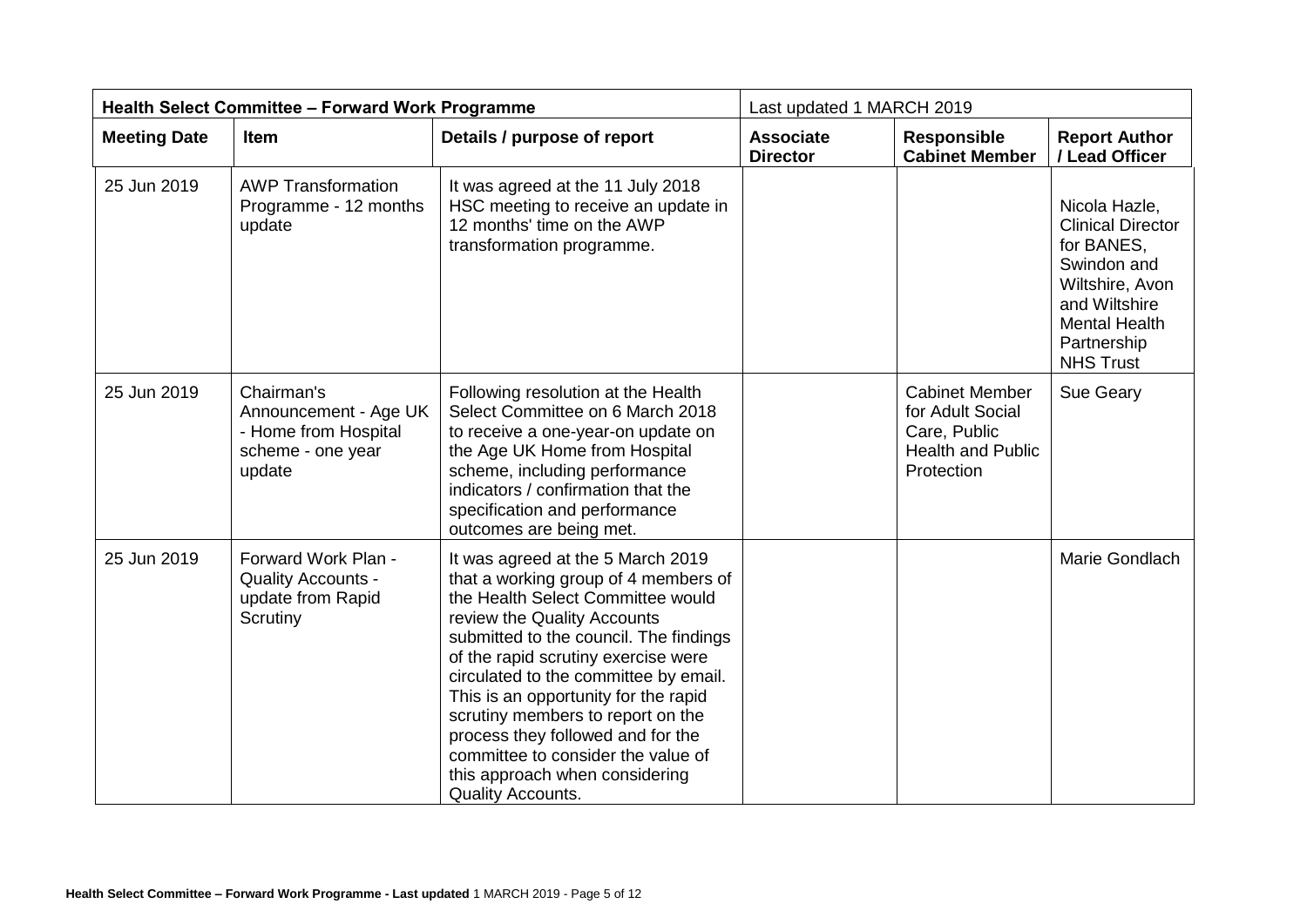| <b>Health Select Committee - Forward Work Programme</b> |                                                                                  |                                                                                                                                                                                                                                                                                                                                                                      | Last updated 1 MARCH 2019                                                                    |                                                                                                     |                                               |
|---------------------------------------------------------|----------------------------------------------------------------------------------|----------------------------------------------------------------------------------------------------------------------------------------------------------------------------------------------------------------------------------------------------------------------------------------------------------------------------------------------------------------------|----------------------------------------------------------------------------------------------|-----------------------------------------------------------------------------------------------------|-----------------------------------------------|
| <b>Meeting Date</b>                                     | Item                                                                             | Details / purpose of report                                                                                                                                                                                                                                                                                                                                          | <b>Associate</b><br><b>Director</b>                                                          | <b>Responsible</b><br><b>Cabinet Member</b>                                                         | <b>Report Author</b><br>/ Lead Officer        |
| 25 Jun 2019                                             | <b>Green Paper</b>                                                               | To consider both the government and<br>the LGA green paper on care and<br>support for older people.                                                                                                                                                                                                                                                                  |                                                                                              |                                                                                                     | Marie Gondlach                                |
| 25 Jun 2019                                             | <b>Maternity Transformation</b><br>Plan - analysis of the<br>public consultation | It was agreed at the 5 March 2019<br>meeting that the Health Select<br>Committee would consider the<br>outcome of the public consultation<br>and the findings of the panel of<br>clinicians on the Maternity<br>Transformation Plan at the meeting<br>on 25 June 2019.                                                                                               |                                                                                              |                                                                                                     | CCG - Lucy<br>Baker and<br>Sarah<br>MacLennan |
| 25 Jun 2019                                             | <b>Mental Health</b>                                                             | When considering the executive<br>response to the CAMHS task group<br>the committee agreed to receive the<br>joint CCG/council report on Mental<br>Health (all ages) planned to be taken<br>to the Health and Wellbeing Board in<br>June / July 2019. This would also tie<br>with the focus of the Adult Social<br>Care transformation - Phase 2<br>(Mental Health). | Claire Edgar<br>(Director -<br>Learning<br>Disabilities and<br>Mental Health,<br>Adult Care) | <b>Cabinet Member</b><br>for Adult Social<br>Care, Public<br><b>Health and Public</b><br>Protection |                                               |
| 25 Jun 2019                                             | <b>NHS Health Checks</b>                                                         | As agreed at the September 2018<br>meeting to receive an update on the<br>implementation of the agreed<br>recommendations following the rapid<br>scrutiny, after May 2019.                                                                                                                                                                                           | Tracy<br><b>Daszkiewicz</b><br>(Director - Public<br>Health and<br>Protection)               | <b>Cabinet Member</b><br>for Adult Social<br>Care, Public<br><b>Health and Public</b><br>Protection | Steve Maddern                                 |
| 25 Jun 2019                                             | Non-elected<br>representation on the<br><b>Health Select Committee</b>           | As agreed at the Health Select<br>Committee meeting on 11 July 2018,<br>the committee will review its<br>appointments of non-elected<br>representative on a yearly basis.                                                                                                                                                                                            |                                                                                              |                                                                                                     | Marie Gondlach                                |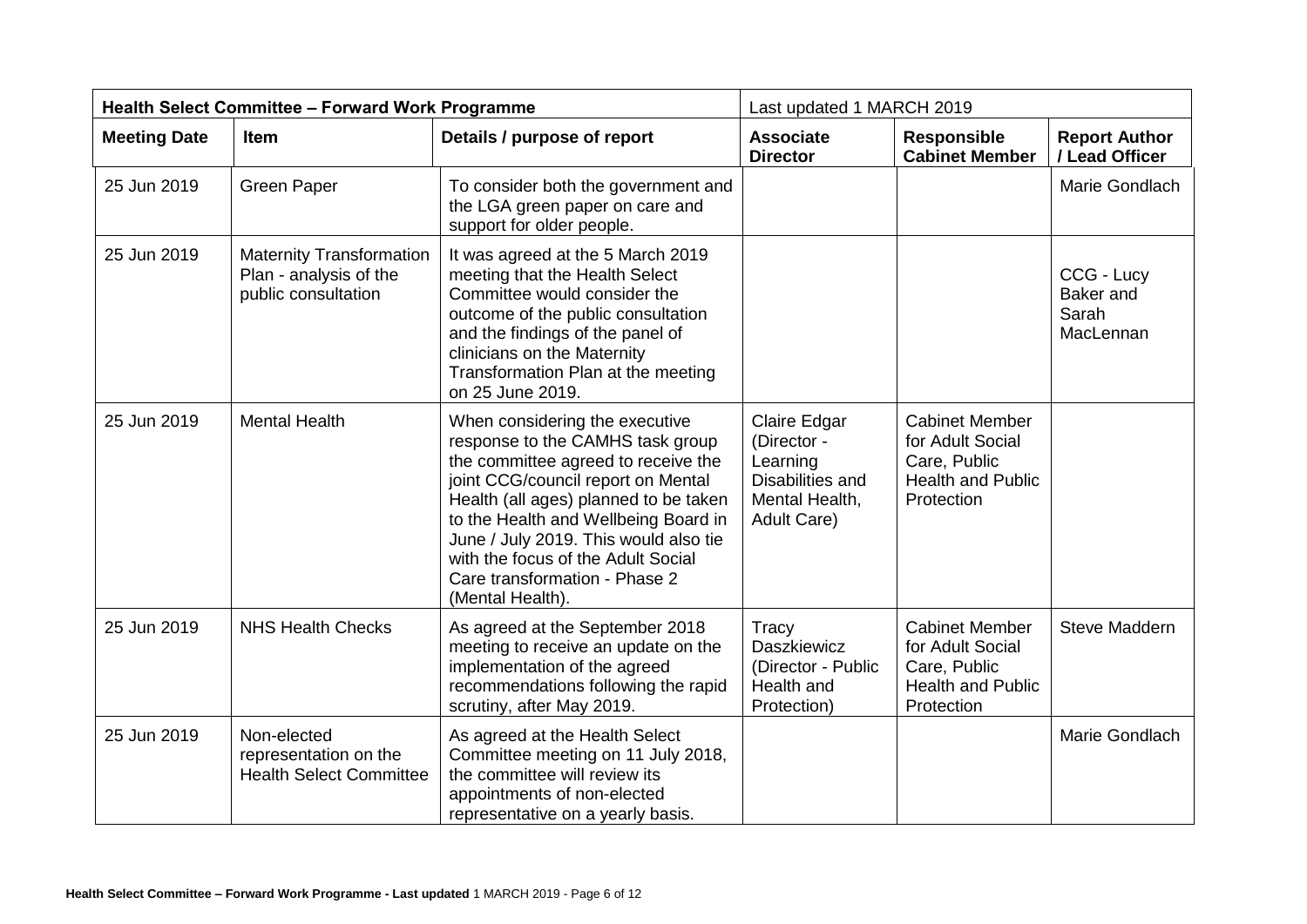| <b>Health Select Committee - Forward Work Programme</b> |                                                                                                                              |                                                                                                                                                                                                                                                                                                                                                 | Last updated 1 MARCH 2019                    |                                                                                                     |                                                                              |
|---------------------------------------------------------|------------------------------------------------------------------------------------------------------------------------------|-------------------------------------------------------------------------------------------------------------------------------------------------------------------------------------------------------------------------------------------------------------------------------------------------------------------------------------------------|----------------------------------------------|-----------------------------------------------------------------------------------------------------|------------------------------------------------------------------------------|
| <b>Meeting Date</b>                                     | Item                                                                                                                         | Details / purpose of report                                                                                                                                                                                                                                                                                                                     | <b>Associate</b><br><b>Director</b>          | <b>Responsible</b><br><b>Cabinet Member</b>                                                         | <b>Report Author</b><br>/ Lead Officer                                       |
| 25 Jun 2019                                             | Pre-committee briefing -<br><b>Key Performance</b><br><b>Indicators and Adult</b><br><b>Social Care Quality</b><br>Scorecard | It was agreed at the 5 March 2019<br>that the committee would have a pre-<br>meeting briefing focusing on Key<br>Performance Indicators and Adult<br>Social Care Quality Scorecard at its<br>June 2019 meeting.                                                                                                                                 |                                              | <b>Cabinet Member</b><br>for Adult Social<br>Care, Public<br><b>Health and Public</b><br>Protection |                                                                              |
| 25 Jun 2019                                             | <b>Wiltshire Safeguarding</b><br>Adult Board - annual<br>update and information<br>on the three-year<br>strategy             | To receive the Wiltshire Safeguarding<br>Adult Board's next three-year<br>strategy in 2019, as agreed at the 18<br>December 2018 meeting.                                                                                                                                                                                                       |                                              | <b>Cabinet Member</b><br>for Adult Social<br>Care, Public<br><b>Health and Public</b><br>Protection | Emily Kavanagh<br>Mr Richard<br>Crampton,<br>Chairman of the<br><b>Board</b> |
| 3 Sep 2019                                              | Outcome of the review of<br>Intermediate Care Bed<br>Service                                                                 | At its 5 March 2019 the committee<br>considered the executive response to<br>the rapid scrutiny exercise on<br><b>Extension of Intermediate Care Bed</b><br>Service contracts for 2019-2020.<br>It was agreed that the committee<br>would receive the outcome of the<br>review of Intermediate Care Bed<br>Service at the earliest opportunity. | Helen Jones<br>(Director -<br>Commissioning) | <b>Cabinet Member</b><br>for Adult Social<br>Care, Public<br><b>Health and Public</b><br>Protection |                                                                              |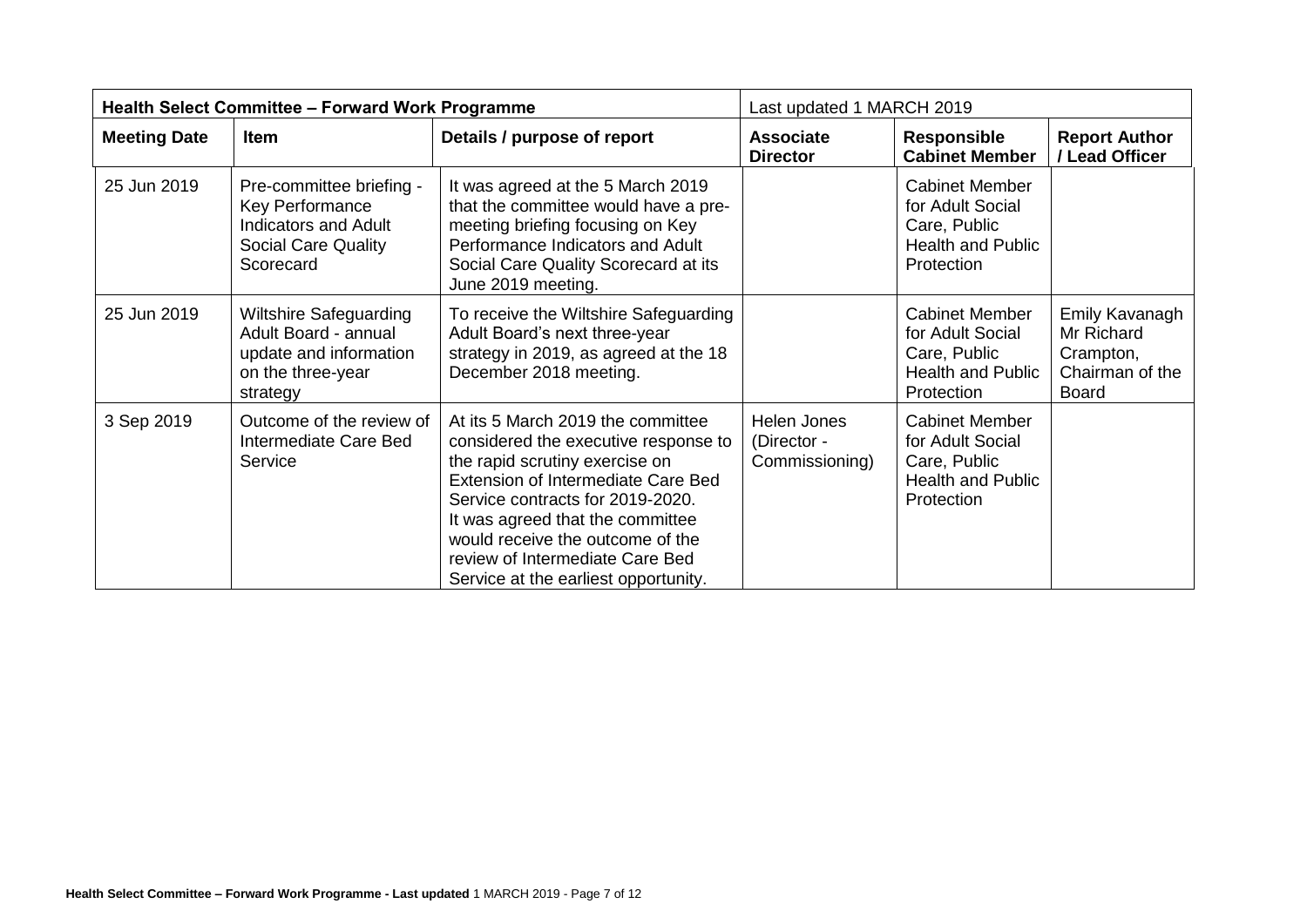| <b>Health Select Committee - Forward Work Programme</b> |                                                                          |                                                                                                                                                                                                                                                                                                                                                                                                                                                                                                                                                                                                               | Last updated 1 MARCH 2019                    |                                                                                                     |                                                            |
|---------------------------------------------------------|--------------------------------------------------------------------------|---------------------------------------------------------------------------------------------------------------------------------------------------------------------------------------------------------------------------------------------------------------------------------------------------------------------------------------------------------------------------------------------------------------------------------------------------------------------------------------------------------------------------------------------------------------------------------------------------------------|----------------------------------------------|-----------------------------------------------------------------------------------------------------|------------------------------------------------------------|
| <b>Meeting Date</b>                                     | <b>Item</b>                                                              | Details / purpose of report                                                                                                                                                                                                                                                                                                                                                                                                                                                                                                                                                                                   | <b>Associate</b><br><b>Director</b>          | <b>Responsible</b><br><b>Cabinet Member</b>                                                         | <b>Report Author</b><br>/ Lead Officer                     |
| 3 Sep 2019                                              | Update on model of<br>procurement (specialist<br>commissioning contacts) | When considering the executive<br>response to the rapid scrutiny<br>exercise focusing on Extension of<br><b>Specialist Commissioning Contracts</b><br>for Supported Living, Floating<br>Support and Supported Housing, the<br>committee resolved:<br>To be provided with an update on the<br>model for procurement that would be<br>adopted following this review work, in<br>terms of the "direction of travel" for<br>the contracts, including the feedback<br>from providers and service users and<br>if possible highlighting the main<br>changes from previous contracts at<br>the earliest opportunity. | Helen Jones<br>(Director -<br>Commissioning) | <b>Cabinet Member</b><br>for Adult Social<br>Care, Public<br><b>Health and Public</b><br>Protection |                                                            |
| 5 Nov 2019                                              | Chairman's<br>announcement -<br>relocation of RNHRD                      | It was agreed at the 5 March 2019<br>meeting that the committee would<br>receive an update to confirm the<br>move to proposed site (Combe Park)<br>for Royal National Hospital for<br><b>Rheumatic Diseases' Bath Centre.</b><br>The Trust was proposing to relocate<br>the Bath Centre for Pain Services,<br>along with clinicians and staff, to a<br>specially refurbished building<br>(Bernard Ireland House) on the<br>RUH's Combe Park site in autumn<br>2019.                                                                                                                                           |                                              |                                                                                                     | Emma Mooney<br>- RUH<br>Sarah<br>MacLennan -<br><b>CCG</b> |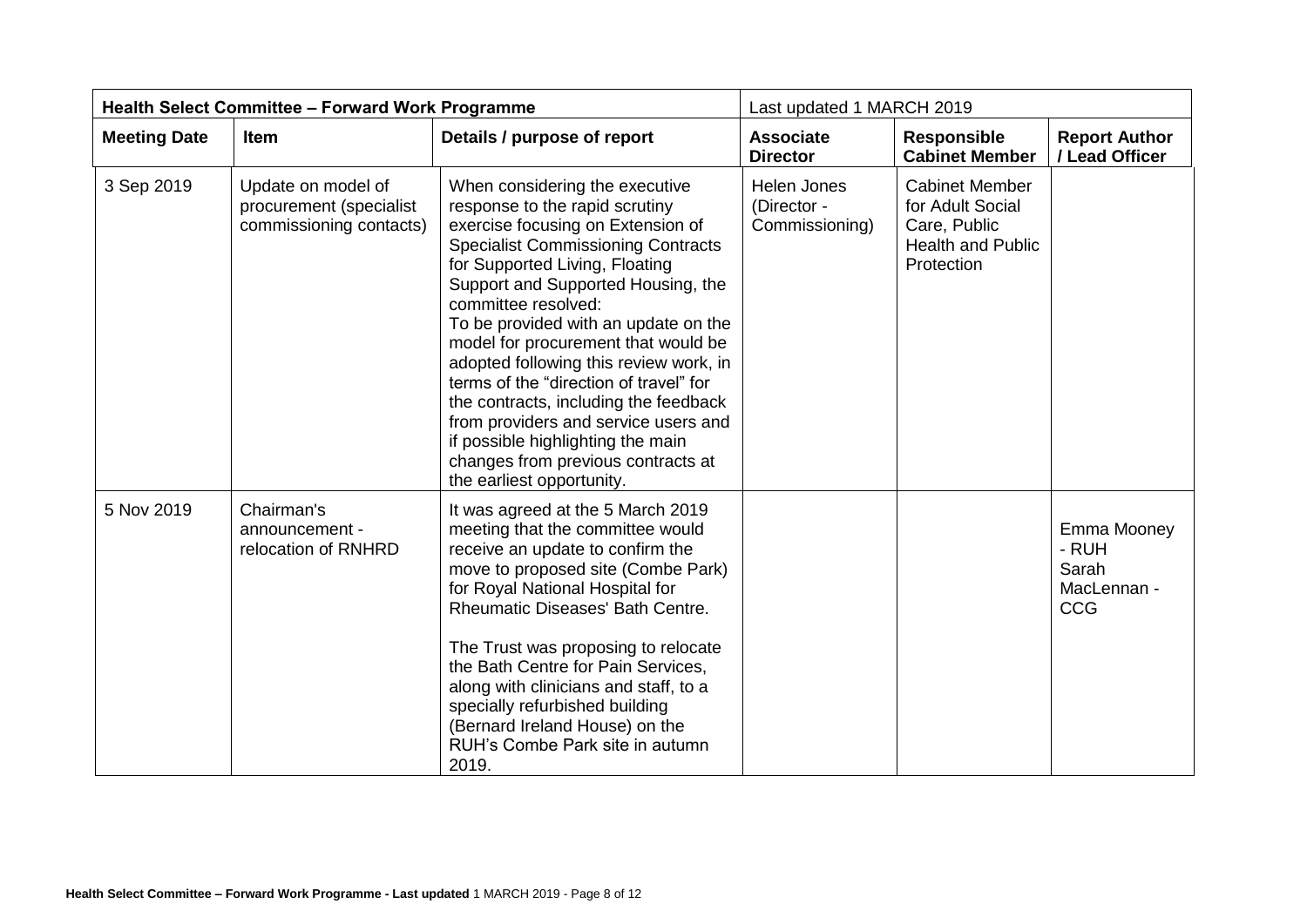| <b>Health Select Committee - Forward Work Programme</b> |                                                                                                                 |                                                                                                                                                                                                                                                                                                                                                                                                                           | Last updated 1 MARCH 2019           |                                                                                                     |                                        |
|---------------------------------------------------------|-----------------------------------------------------------------------------------------------------------------|---------------------------------------------------------------------------------------------------------------------------------------------------------------------------------------------------------------------------------------------------------------------------------------------------------------------------------------------------------------------------------------------------------------------------|-------------------------------------|-----------------------------------------------------------------------------------------------------|----------------------------------------|
| <b>Meeting Date</b>                                     | <b>Item</b>                                                                                                     | Details / purpose of report                                                                                                                                                                                                                                                                                                                                                                                               | <b>Associate</b><br><b>Director</b> | <b>Responsible</b><br><b>Cabinet Member</b>                                                         | <b>Report Author</b><br>/ Lead Officer |
|                                                         | Improving Wiltshire's<br><b>Health and Wellbeing</b><br><b>Board effectiveness</b>                              | As agreed at the meeting on 11 July,<br>based on the CQC report. Further<br>details on how this will be addressed<br>by the committee will be added to the<br>forward work programme as soon as<br>possible.                                                                                                                                                                                                              |                                     |                                                                                                     | Marie Gondlach                         |
|                                                         | Update on Strategic<br>Outline Case -<br>consultation results                                                   | Update on the information provided<br>at the HSC meeting in September<br>2017.                                                                                                                                                                                                                                                                                                                                            |                                     |                                                                                                     |                                        |
|                                                         | Update on<br>implementation of<br>recommendations from<br>the Better Care Plan task<br>group                    |                                                                                                                                                                                                                                                                                                                                                                                                                           |                                     | <b>Cabinet Member</b><br>for Adult Social<br>Care, Public<br><b>Health and Public</b><br>Protection |                                        |
|                                                         | <b>Wiltshire Health &amp; Care</b><br>(Adult Community Health<br>Care Service) - update<br>following CQC report | At its meeting on 9 January 2018, the<br>Committee resolved to receive a<br>further update, possibly in July 2018,<br>providing further information<br>regarding the implementation of<br>actions, and the development of the<br>trust. The trust subsequently<br>requested that this be brought to the<br>September meeting.<br>Delayed until the December meeting<br>(no report received for the September<br>meeting). |                                     |                                                                                                     | <b>Wiltshire Health</b><br>& Care      |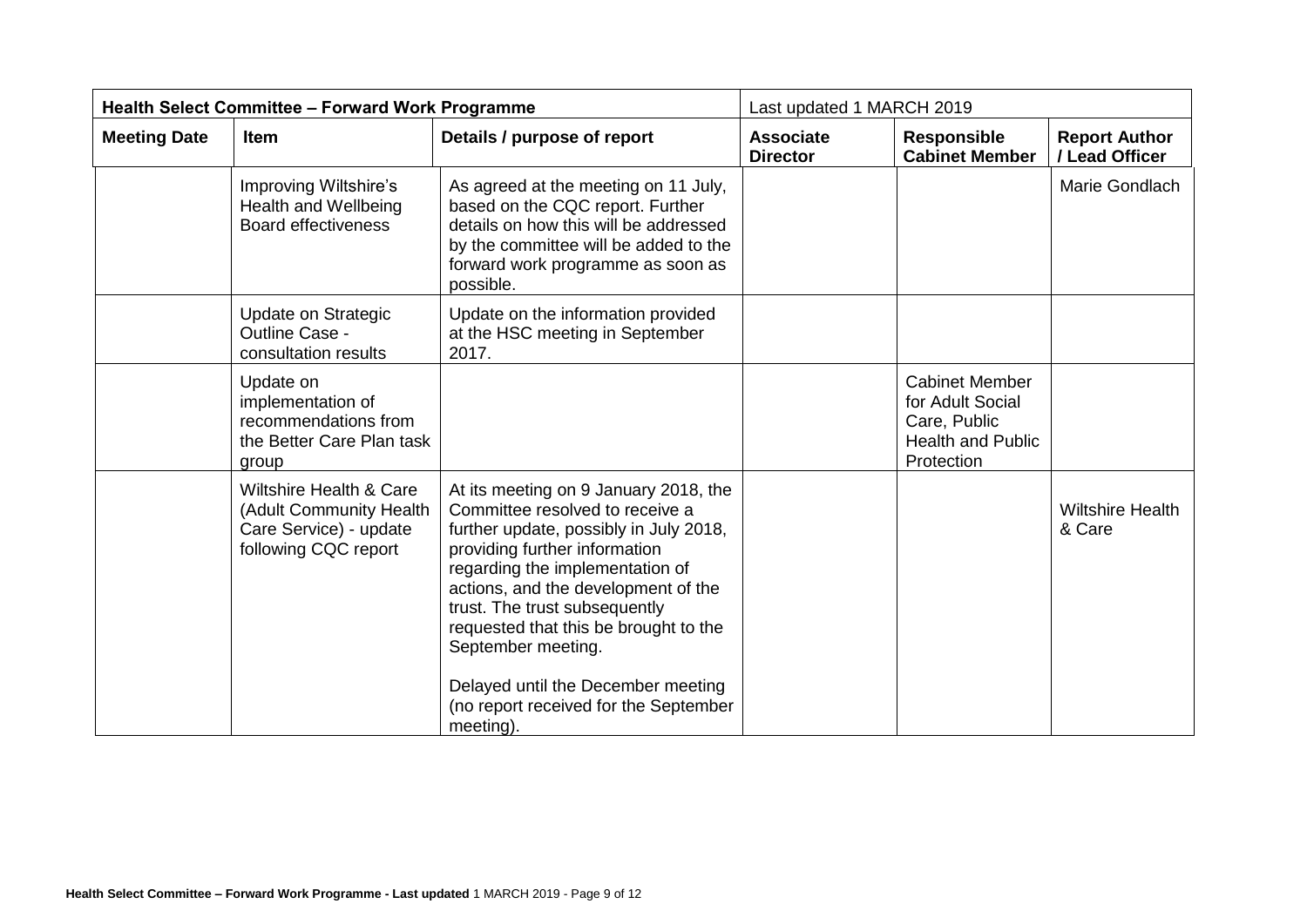| <b>Health Select Committee - Forward Work Programme</b> |                                                                       |                                                                                                                                                                                                                                                                                                                                                                                                                           | Last updated 1 MARCH 2019           |                                             |                                        |
|---------------------------------------------------------|-----------------------------------------------------------------------|---------------------------------------------------------------------------------------------------------------------------------------------------------------------------------------------------------------------------------------------------------------------------------------------------------------------------------------------------------------------------------------------------------------------------|-------------------------------------|---------------------------------------------|----------------------------------------|
| <b>Meeting Date</b>                                     | Item                                                                  | Details / purpose of report                                                                                                                                                                                                                                                                                                                                                                                               | <b>Associate</b><br><b>Director</b> | <b>Responsible</b><br><b>Cabinet Member</b> | <b>Report Author</b><br>/ Lead Officer |
|                                                         | Developing a sustainable<br>integrated workforce<br>strategy          | As agreed at the meeting on 11 July,<br>based on the CQC report. Further<br>details on how this will be addressed<br>by the committee will be added to the<br>forward work programme as soon as<br>possible.                                                                                                                                                                                                              |                                     |                                             | Marie Gondlach                         |
|                                                         | <b>SWAST Performance in</b><br>Wiltshire - annual report              | Since September 2016, SWAST<br>Performance in Wiltshire have been<br>presented to the Health Select<br>Committee in the form of annual<br>reports to the Committee on the<br>performance of the ambulance<br>service in Wiltshire. The first edition<br>was presented at the Health Select<br>Committee on 27 September 2016.<br>Delayed until the December meeting<br>(no report received for the September<br>meeting). |                                     |                                             |                                        |
|                                                         | Strengthening joint<br>commissioning across<br>the whole system       | As agreed at the meeting on 11 July,<br>based on the CQC report. Further<br>details on how this will be addressed<br>by the committee will be added to the<br>forward work programme as soon as<br>possible.                                                                                                                                                                                                              |                                     |                                             | Marie Gondlach                         |
|                                                         | A single overarching<br>health and social care<br>strategy, improving | As agreed at the meeting on 11 July,<br>based on the CQC report. Further<br>details on how this will be addressed<br>by the committee will be added to the<br>forward work programme as soon as<br>possible.                                                                                                                                                                                                              |                                     |                                             | Marie Gondlach                         |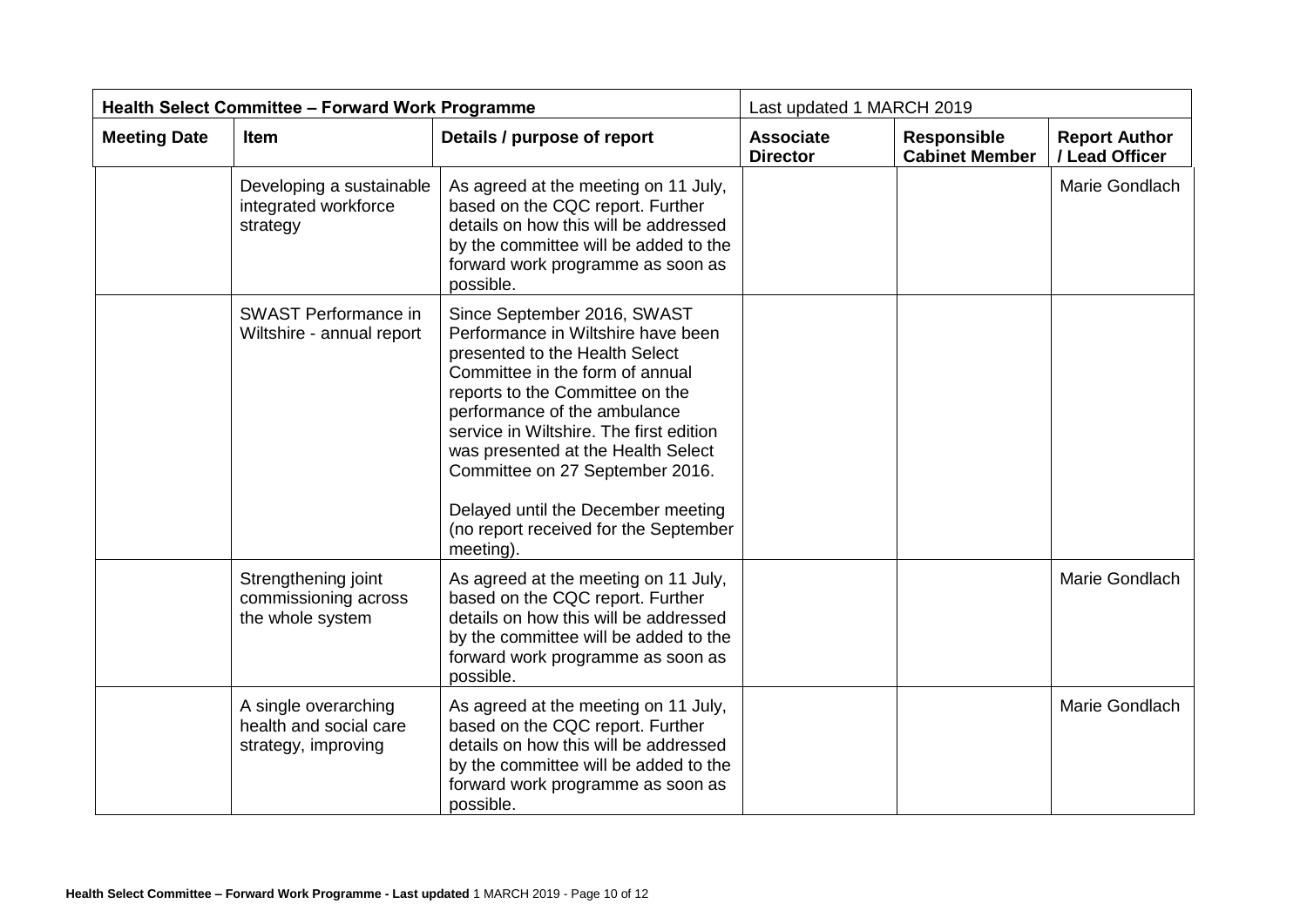| <b>Health Select Committee - Forward Work Programme</b> |                                                                                                         |                                                                                                                                                                                                                                                                                                                  | Last updated 1 MARCH 2019                                                      |                                             |                                        |
|---------------------------------------------------------|---------------------------------------------------------------------------------------------------------|------------------------------------------------------------------------------------------------------------------------------------------------------------------------------------------------------------------------------------------------------------------------------------------------------------------|--------------------------------------------------------------------------------|---------------------------------------------|----------------------------------------|
| <b>Meeting Date</b>                                     | Item                                                                                                    | Details / purpose of report                                                                                                                                                                                                                                                                                      | <b>Associate</b><br><b>Director</b>                                            | <b>Responsible</b><br><b>Cabinet Member</b> | <b>Report Author</b><br>/ Lead Officer |
|                                                         | <b>CCG Commissioning</b><br>Intentions                                                                  | (TBC)                                                                                                                                                                                                                                                                                                            |                                                                                |                                             | <b>CCG</b>                             |
|                                                         | Developing a single,<br>integrated<br>communications strategy                                           | As agreed at the meeting on 11 July,<br>based on the CQC report. Further<br>details on how this will be addressed<br>by the committee will be added to the<br>forward work programme as soon as<br>possible.                                                                                                     |                                                                                |                                             | Marie Gondlach                         |
|                                                         | Cancer care strategies -<br>update                                                                      | (date TBC)<br>To receive an update following the<br>information provided at the HSC<br>meeting in September 2017.                                                                                                                                                                                                |                                                                                |                                             | <b>CCG</b>                             |
|                                                         | Re-commissioning of the<br>residential rehabilitation<br>(drugs and alcohol)<br>framework for 2019-2022 | To re-commission the providers who<br>will form the framework of residential<br>rehabilitation for Wiltshire's drug and<br>alcohol support service users, who<br>wish to be detoxed and rehabilitated<br>from their addictions. The contract<br>will be 3 years with the option of<br>extending this by 2 years. | Tracy<br><b>Daszkiewicz</b><br>(Director - Public<br>Health and<br>Protection) | <b>Cllr Jerry</b><br>Wickham                | Laura Schell,<br>Ceri Williams         |
|                                                         | Implementing digital<br>opportunities and<br>information sharing<br>across                              | As agreed at the meeting on 11 July,<br>based on the CQC report. Further<br>details on how this will be addressed<br>by the committee will be added to the<br>forward work programme as soon as<br>possible.                                                                                                     |                                                                                |                                             | Marie Gondlach                         |